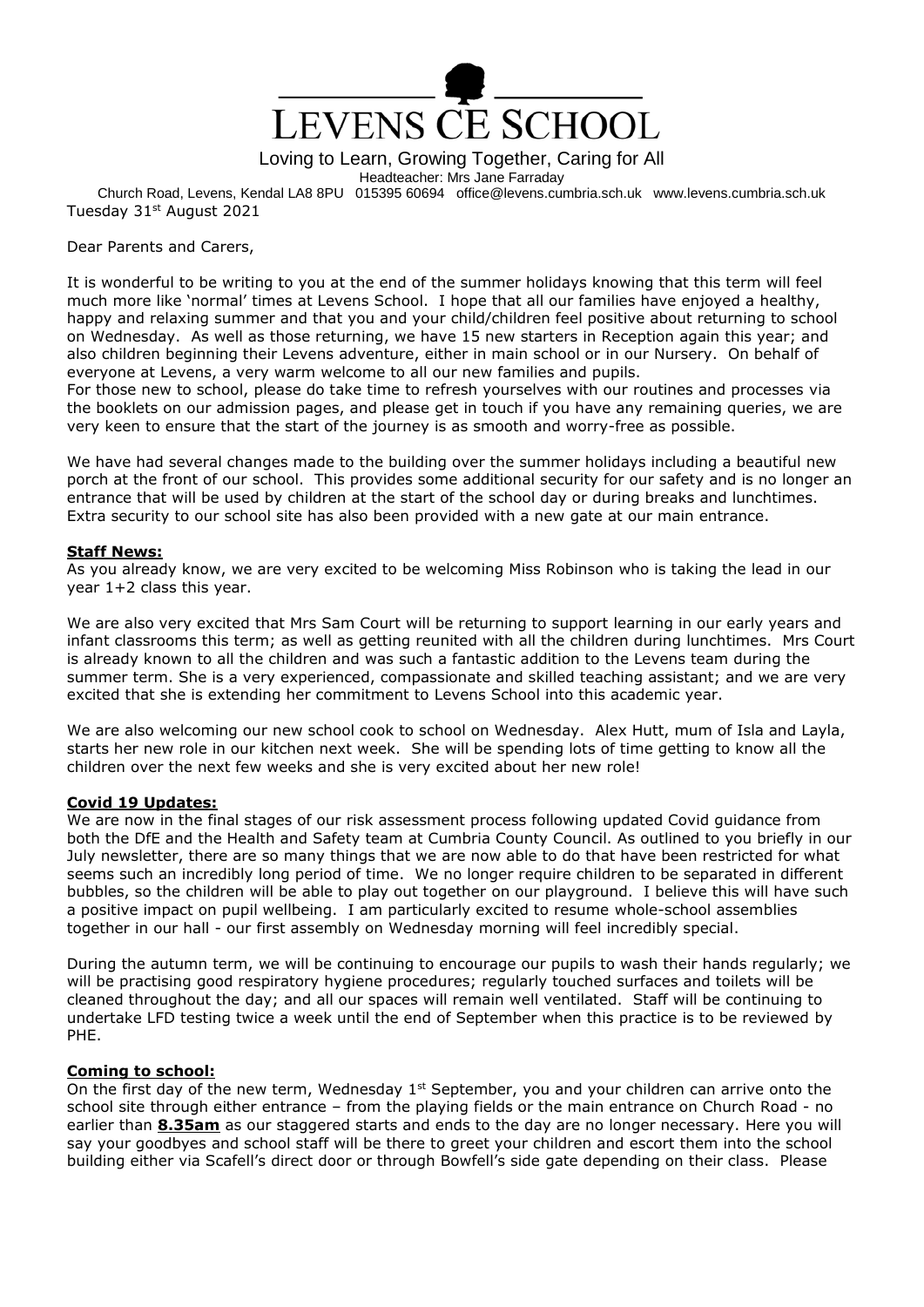ensure the area by Bowfell's gate is not blocked as the majority of pupils come this way to get into school.

We really value our children arriving promptly as every child, even those in Nursery, have a morning task to complete as soon as they get into the classroom. This enables class teachers to make the most of learning time and sets the right tone for the rest of the day. We aim to have everyone in their classroom engaged in activities by 8.50am every morning.

If your child has a letter, reply slip or a payment to bring into school, they are expected to bring this in to their classroom. Each class has a box where things for the office are placed each morning. Class teachers will be encouraging your child to use this system and be as independent as possible!

Our registration period ends at 8.50am. Children who arrive after this time will receive a late mark in the register and will need to report to the office at the main entrance.

At the end of the day, your child will be brought out onto the playground by their class teacher or a teaching assistant at **3pm** as there is no longer a collection window. This is a good opportunity to catch up with school staff with any questions or information you need to share. Sometimes staff may also approach you with some important information from the day – for example a first aid report.

#### **Expectations on Uniform:**

Please ensure that all uniform is named – it is so much easier for us to re-unite lost property.

Pupils from Reception through to year 6 are expected to wear grey or black shorts, skirts or trousers; white or pale blue polo shirts; with a Levens sweater, cardigan or fleece. Pupils should wear sensible school shoes or ankle boots, not trainers, and have a coat in school every day.

Apart from pupils in Reception, PE kits should be kept in school so that children can change into appropriate kits on their PE days. This should be a pair of pumps or trainers, and the official Levens PE kit of black shorts or plain black joggers, a Levens pale blue PE t-shirt and PE hoodie.

Pupils are not permitted to wear jewellery, with the exception of stud earrings, but these must be removed for swimming and for PE lessons.

#### **Class information:**

Our class pages are currently being updated with information for the autumn term. This includes the class newsletters with information about curriculum, PE days and homework. Please take a look next week to ensure you are updated with everything you need to know ahead of the start of term.

If you need to get in touch with us, please remember that our class email addresses have now changed. We aim to get back in touch with you within 48hours, but please do not expect staff to email you at the weekend or in the evenings.

### **Reporting absence from school:**

If your child is ill and not attending school, please contact the school office directly by emailing Mrs Coker on [office@levens.cumbria.sch.uk](mailto:office@levens.cumbria.sch.uk) no later than 9am on the first day of absence. The school office does not open until 8.30am so if you try to call before this time, you are unlikely to have your call answered.

# **YoYo After School Care:**

Our after school club runs from Monday to Thursday from 3pm until 5.15pm and is open to children from Reception through to Year 6. If you require regular child care or just the occasional session, please do contact Mrs Coker who can advise you on how to make the necessary arrangements. There is also information about YoYo on our school website.

#### **Class Drop-ins:**

We will be welcoming parents into school on Wednesday 8<sup>th</sup> September from 3pm to meet informally with your child's classteacher in your child's classroom.

Although we are very keen to have parents back in school, we want to remain extremely cautious and would request that you only come into school if you are 100% fit and well; and have not been in close